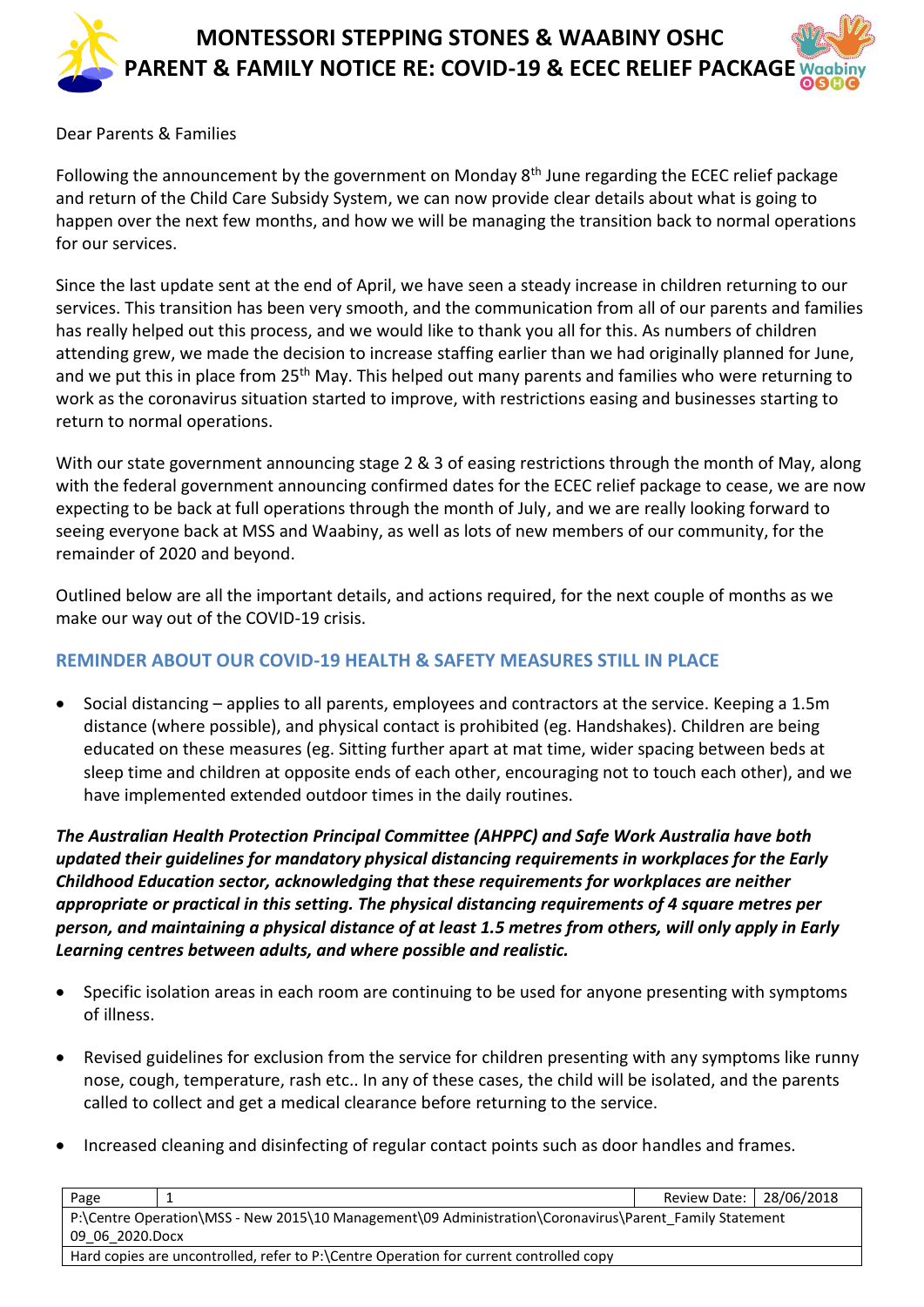- Where possible reducing multiple contact points around the centre. The main one is encouraging parents to use the Xplor Home app on your phone to sign children in/out instead of using the HUB iPads in reception.
- Centre tours and new enrolments have been ceased temporarily and will be reinstated from Monday  $15^{\text{th}}$  June.
- We are now encouraging, where possible, for families to nominate only one parent/guardian to be responsible for arrival/collection of their children from the service at all times. This is to reduce the number of persons entering the service.
- All deliveries to the service will continue to be collected outside the front door, which will again limit the number of persons entering the service.
- All external contractor work has been temporarily cancelled, unless deemed essential. We will be able to reinstate contractor work from Monday 29<sup>th</sup> June, provided that contractors meet health requirements as provided in our medical policies.

## **ECEC RELIEF PACKAGE END DATE AND RETURN TO CCSS**

Below is a timeline of events, along with action items required by parents and families, detailing the transition from the ECEC relief package back to the Child Care Subsidy System (CCSS).

### **MONDAY 15TH JUNE – TEMPORARY CHANGE TO CANCELLATION POLICY**

As detailed in the previous update (29/4), we will be implementing a temporary update to our bookings policy from Monday 15<sup>th</sup> June. This period was originally ending on Friday 31<sup>st</sup> July, but due to the extension of the ECEC relief package, this will now end on Friday 14<sup>th</sup> August.

Any cancellations to bookings during the period Monday 15<sup>th</sup> June – Friday 14<sup>th</sup> August will be governed by the update to the bookings policy. The temporary update to our bookings policy is:

*There will be a 2 week notice period for all bookings cancellations. This includes reducing/removing booked days permanently, as well as full cancellation of an enrolment. Fees will be payable for the full notice period, whether the child is attending or not. (Please note that parents will not be liable for payment of fees during the ECEC relief package period)*

This is to ensure that we can manage our staffing and bookings correctly through the transition period.

#### **ACTION REQUIRED**

• **Check your current bookings via either the Xplor Home app, or by contacting us directly. If your bookings need changing/updating, please contact us via email as soon as possible.**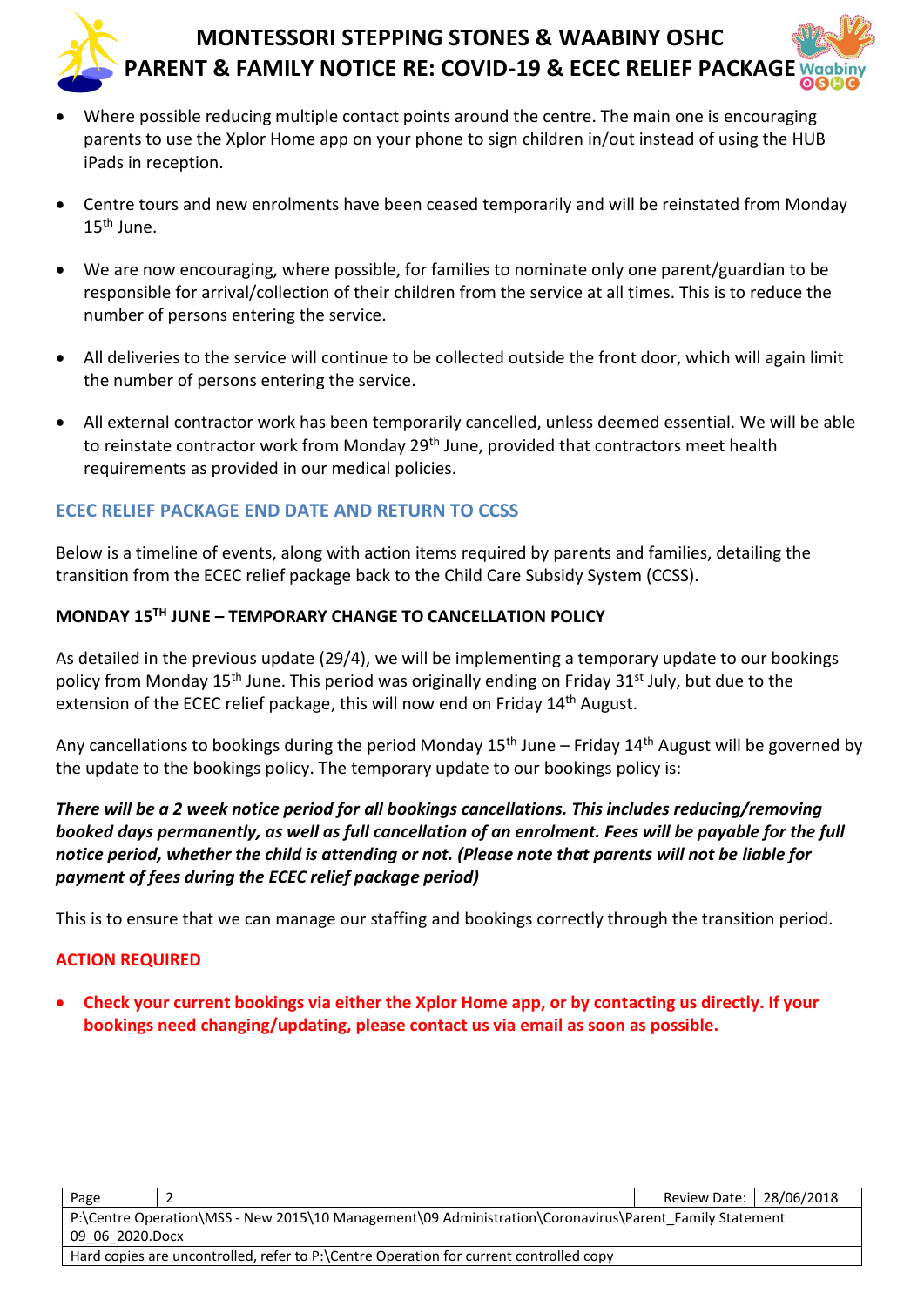#### **MONDAY 29TH JUNE – RETURN TO NORMAL BOOKINGS**

Under the current ECEC relief package, you are able to keep your child at home and retain your bookings at our services. If your child was not attending during this time, your bookings were marked as absent, but your bookings remained in Xplor, secured for when you decided to return your child to care. The end date for this is Monday 29<sup>th</sup> June, when all of your bookings in the system will return to standard attendance bookings.

We will be returning to full staffing from this date, and will ensure that we can offer all available places to full capacity to our parents and families.

*Please note that for the period between Monday 29th June and the end of ECEC relief package, you will not be required to pay fees for any bookings.*

#### **ACTION REQUIRED**

- **If your children will still not be attending due to COVID-19 reasons after Monday 29th June, please advise us by email**
- **If your children will not be returning and you wish to cancel their enrolments, please advise is by email as soon as possible**

#### **MONDAY 13TH JULY – ECEC RELIEF PACKAGE FINISHES, CCSS RESTARTS**

Currently under the ECEC relief package, childcare is free for all parents & families and services have been receiving fixed income payments from the government to subsidise this. Since Monday 6<sup>th</sup> April, you have not been required to pay fees for any of your bookings.

On Monday  $6<sup>th</sup>$  June the government announced that as of midnight Sunday 12<sup>th</sup> July, the ECEC relief package and free childcare will come to an end. This means that from Monday 13th July, Child Care Subsidy (CCS) will be applied to your account and services will be required to start charging the gap fees to parents, as per the obligations under the Family Assistance Law.

CCS will start again automatically on Monday 13<sup>th</sup> July. It is your responsibility to ensure that your CCS eligibility is current, and that your details are correct. If your CCS eligibility is not current as of Monday  $13<sup>th</sup>$ July, you will be required to pay full fees until this is corrected.

As per our bookings policy, fees will be payable for all booked sessions whether attending or not. This will apply from Monday  $13<sup>th</sup>$  July to all bookings that you have in Xplor.

#### **Changes to allowable absences**

From Monday 13th July 2020, families can receive CCS for absences up to seven days before a child's first, and after a child's last physical attendance at a service, where they have been booked in for care, for any of the following reasons:

- Any of the additional absence reasons as outlined in the Child Care Provider Handbook
- The child, the individual who cares for the child, the individual's partner or another person with whom the child lives is ill (no medical certificate required of the child has not used 42 absence days)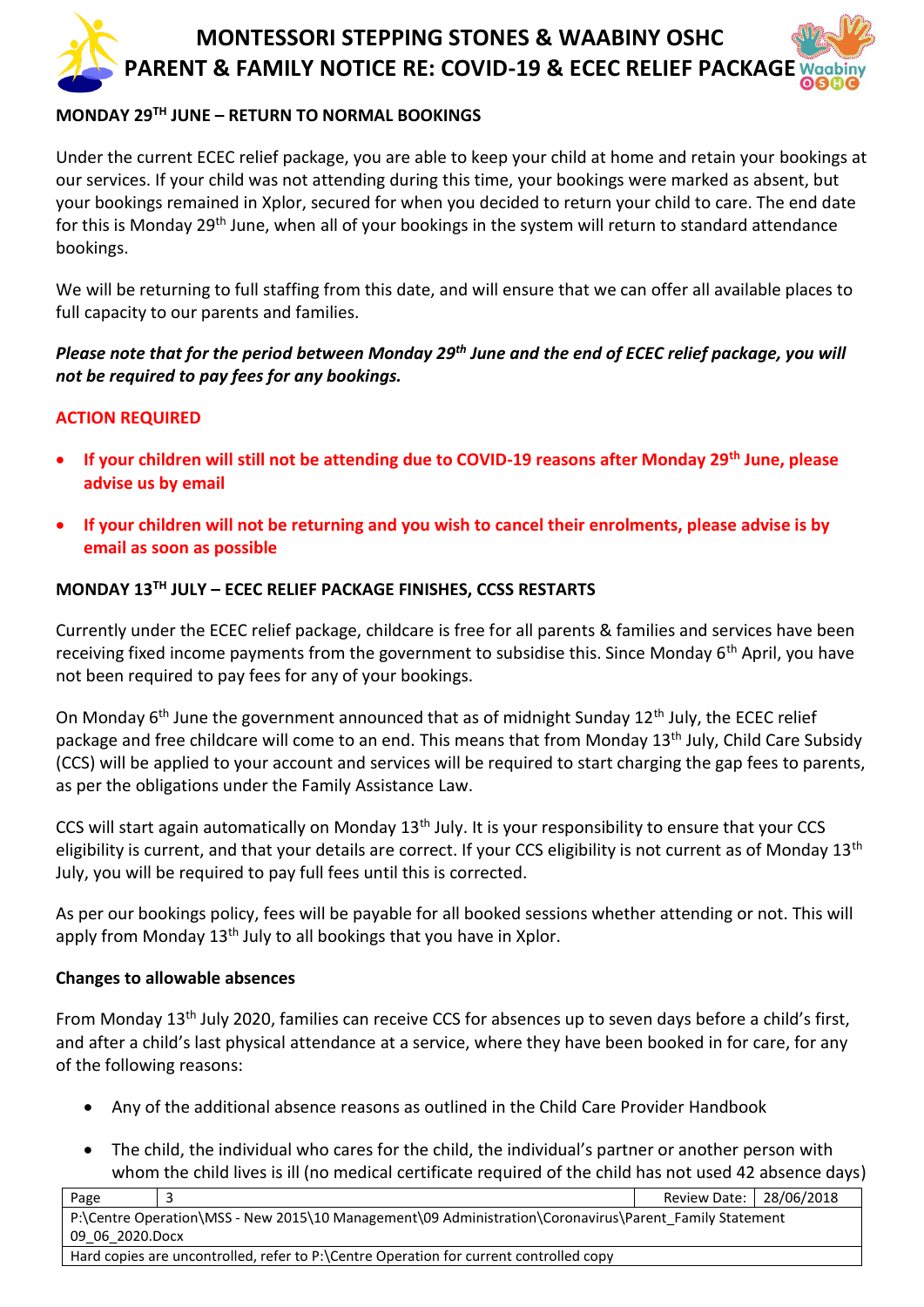- The service has changed ownership
- The usual service is closed and the child is attending a different service under the same provider
- A family tragedy (a major event including the death of an immediate family member) has occurred, or
- The enrolment ceased incorrectly

#### **ACTION REQUIRED**

- **Check that all of your details are up-to-date and correct with Centrelink, via your myGov login or Express Plus Centrelink app. This includes checking your subsidy information, as well as your family income estimate for 2020-21.**
- **If you received CCS in the 2018-19 financial year, ensure that you have confirmed your family income for this period by June 30th, 2020. If you do not do this, your CCS will not start again automatically.**

#### **FRIDAY 17TH JULY – FIRST DEBIT OF FEES**

This will be the date of the first debit of fees from your account. As per previously, the debit will occur at 12:00pm every Friday (or alternate Friday for fortnightly debits), for the outstanding amount shown on your account. You are able to access your account via either the Xplor Home app, or web login.

#### **ACTION REQUIRED**

• **Ensure that you update your direct debit details through your Xplor web login. Please do this even if you have had your details lodged previous to the ECEC relief package, as this will ensure that your billing details are correct and current.**

#### **MONDAY 28TH SEPTEMBER – FEE INCREASE**

As part of our annual review, we would usually be looking at applying any fee increases for Montessori Stepping Stones from around the start of the new financial year. Due to the current situation, we recognise that many parents and families are experiencing some form of financial hardship through this period, we will not be implementing any fee increases until September 28<sup>th</sup> this year. We will absorb costs through the first quarter of 20/21, to ensure that all our parents and families have access to the care that they need. As always, we will try to keep this fee increase as low as possible, and will advise of the new daily fee at the start of September.

## **Please ensure that you action any of the above items in red if they apply to your situation. If you are unsure about any of the action items, please contact us directly and we can advise.**